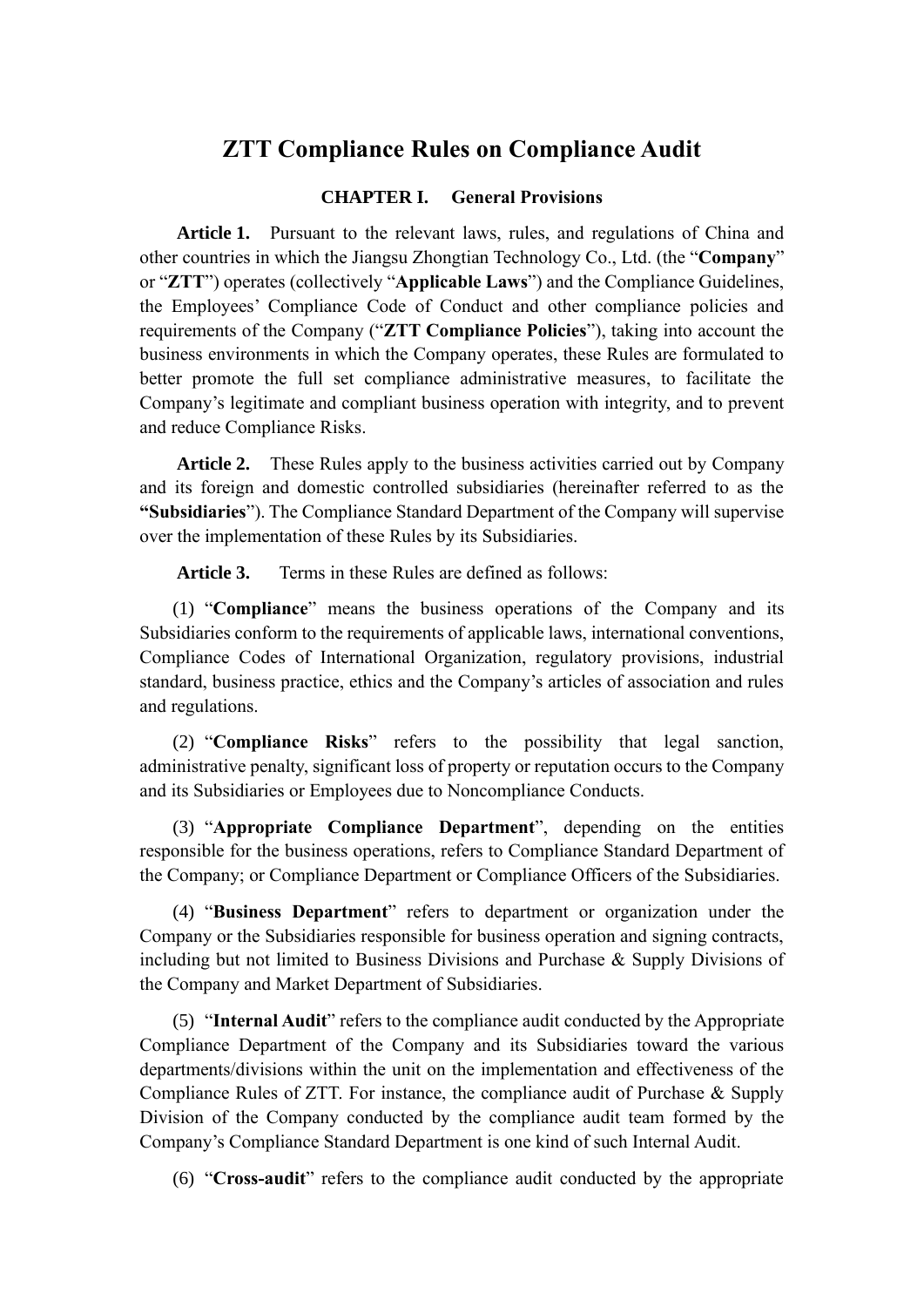compliance department of the Company and the Subsidiaries toward other subsidiary on the implementation and effectiveness of the Compliance rules of ZTT. The compliance audit of ZTT International Limited conducted by the compliance audit team formed by the Company's Compliance Standard Department is an example of such Cross-audit.

**Article 4.** The Company and the Subsidiaries shall make annual compliance audit plan each year, and shall organize compliance audit groups to conduct Internal Audit, as well as Cross-audit, ensuring that at least one round compliance audit on the Company and each Subsidiary will be carried out every three years. In addition to the above regular audits, the Appropriate Compliance Department of the Company or any Subsidiary may, upon the creditable report from employees or others reports substantiating material compliance risk of certain Subsidiaries or certain Business Department of a specific Subsidiaries, conduct extra compliance audit as needed.

#### **CHAPTER II. Compliance Audit Procedure**

**Article 5.** The Appropriate Compliance Department of each Subsidiaries shall make its annual compliance audit plan based on actual situation of its business, and submit the plan to the Compliance Standard Department of the Company. The annual compliance audit plan of the Company shall be prepared by the Compliance Officers of the Company and submitted to the Compliance Standard Department of the Company. The Compliance Standard Department of the Company will, taking into account all submitted plans and holistic development of the business of the Company and the Subsidiaries, determine the annual Internal Audit and Cross-audit plans of the Company and the Subsidiaries and submit the same to Compliance Committee of the Company for record. (See Annex 1 – Compliance Audit Procedure Chart)

**Article 6.** The Appropriate Compliance Department of the Company and the Subsidiaries shall select Compliance Officers at all levels or personnel from related Business Departments to form a compliance audit group (with 1 group leader and at least 2 members in addition) which shall conduct Internal Audit and Cross-audit over the Company, the Subsidiaries and all Business Departments. The Compliance Audit could be concurrently processed with internal financial auditing plans of the Company.

The Appropriate Compliance Department of each Subsidiaries is responsible to organize and perform compliance audit. The Compliance Officers of the audited entities or Business Departments shall actively cooperate with the compliance audit group. In case there is no Compliance Officer in an audited Business Department, the business personnel of such audited Business Department shall actively cooperate with the compliance audit group.

**Article 7.** Compliance audit shall be an on-site or off-site audit, with such two working modes carried out on an individual or combined basis, adhering to the principles of independence, objectivity, impartiality, and efficiency, in which on-site audit will focus on the interview and inspection of internal control systems including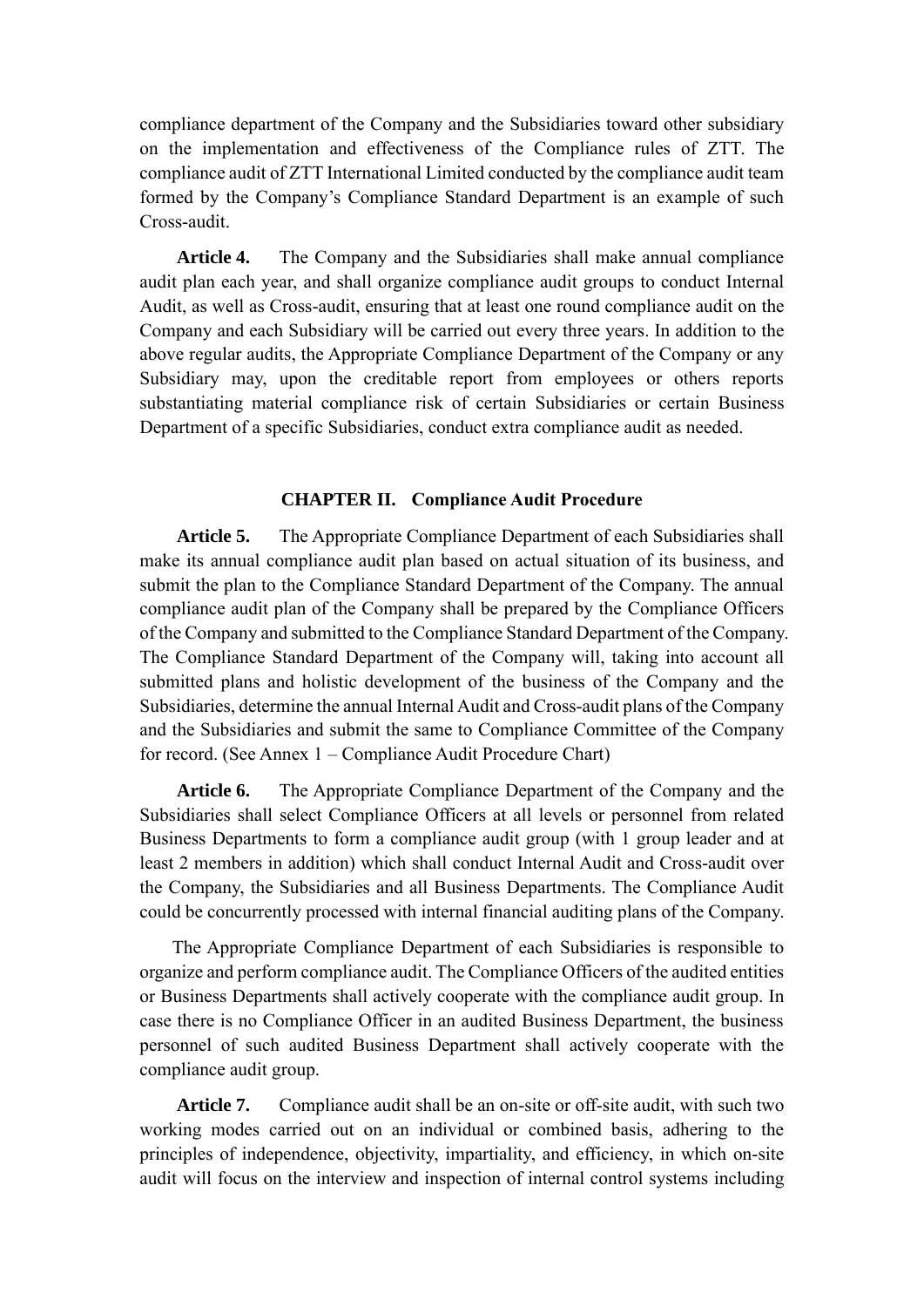compliance management system, implementation of compliance rules, and financial control (see Annex 2 - Compliance Interview Information Form and Annex 3 - Compliance Interview Content Form). In on-site audit, control measures on Compliance Risks of the Audited Company or Business Department will be verified and assessed by retrieving and reviewing business files and relevant documentations and information, and requesting various materials from the audited entities or Business Departments.

During the audit over the training and performance of Compliance Officers, the audited Compliance Officers shall not be present during the audit as per related provisions (see Annex 4 - Compliance Audit Evaluation Form).

Article 8. After the completion of compliance audit, the group shall prepare, in light of the audit goals, a written Compliance Audit Report and a written Compliance Audit Rectification Notice, which shall include problems and flaws discovered during the audit and corresponding solution opinions, improvement direction and primary measures. The written Compliance Audit Report shall include a Compliance Audit Solution Opinion Form (see Annex 5), in which:

(1) The Compliance Audit Solution Opinion Form for the Internal Audit of the Company shall be submitted by the Compliance Officer of the Company to the Chief Compliance Officer of the Compliance Standard Department of the Company for his/her signature;

(2) The Compliance Audit Solution Opinion Form for the Internal Audit of an Subsidiaries shall be submitted by the Compliance Officer of such Subsidiaries to the head of the Compliance Management Leading Group of the Company for his/her signature;

(3) The Compliance Audit Solution Opinion Form for Cross-audits shall be submitted by the Compliance Officer of the Company to the Chief Compliance Officer of the Compliance Standard Department of the Company for his/her signature.

For issues spotted in the compliance audit, an internal investigation shall be conducted in accordance with the relevant provisions of the ZTT Compliance Rules on Internal Investigation. All the illegal and undisciplined issues spotted in the audit shall be submitted to the supervision department of the Company and the relevant Subsidiaries for investigation and punishment. All the compliance administration issues spotted in the audit shall be submitted to the Compliance Standard Department and Compliance Committee of the Company.

**Article 9.** The Audited Company or Business Department shall rectify its operation term by term according to the Compliance Audit Report and Compliance Audit Rectification Notice issued by compliance audit group, and shall submit the corresponding rectification report to the Appropriate Compliance Department of the relevant company within 90 days after the execution of the Compliance Audit Report.

**Article 10.** To ensure the actual implementation of rectification measures, the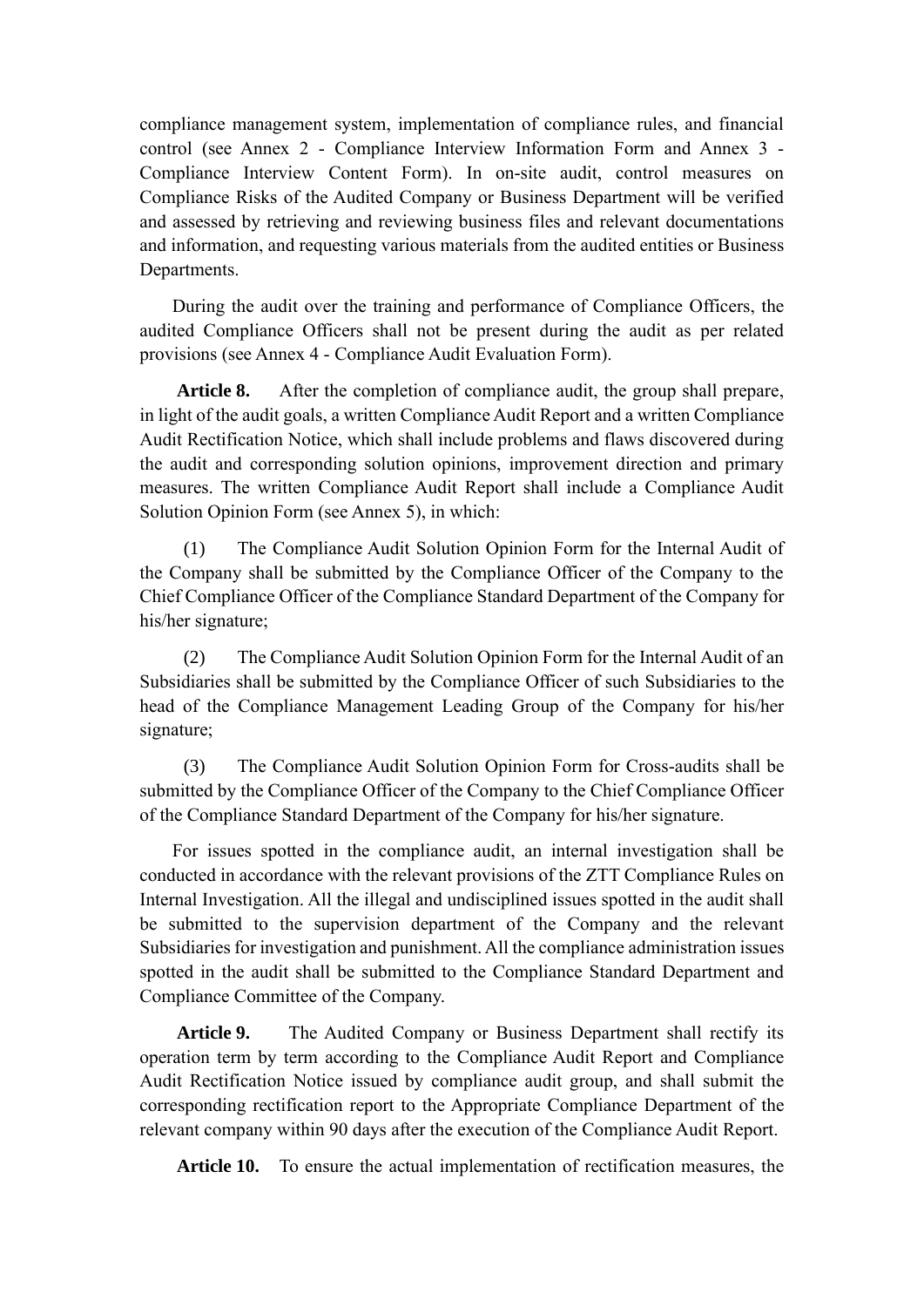Appropriate Compliance Department of the Company and the relevant Subsidiaries should sustain a continuing follow-up and supervision over the rectification of audited entities and departments.

**Article 11.** The Appropriate Compliance Department of the Company and the relevant Subsidiaries shall, taking into account feedbacks and advices received during compliance audit as well as the situation of business, summarize its practical experiences and periodically analyze the suitableness and effectiveness of the compliance rules, and further revise or supplement compliance policies if necessary (see Annex 6 – Form of Rectification Progress of Compliance Issues).

#### **CHAPTER III. Record and File Management of Compliance Audit**

**Article 12.** The Appropriate Compliance Department of the Company and the Subsidiaries must properly keep all records, audit reports, and documents during the compliance audit, and duly retain the same pursuant to document retention policy of the Company and the Subsidiaries.

#### **CHAPTER IV. Punishment and Questions**

**Article 13.** Any questions regarding these Rules may be raised to the Appropriate Compliance Department of the Company and the Subsidiaries.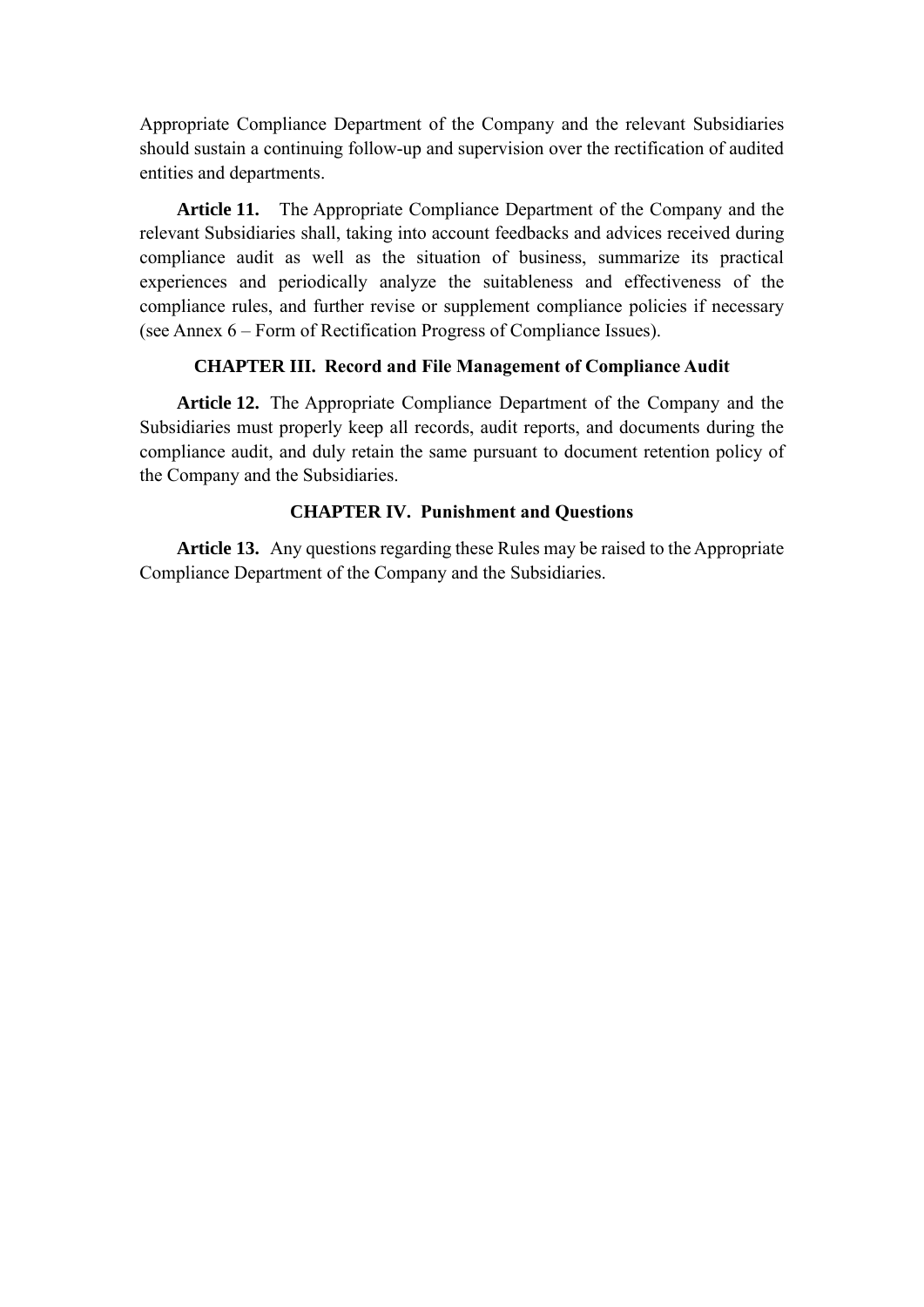## Annexes:

- 1. Compliance Audit Procedure Chart
- 2. Compliance Interview Information Form
- 3. Compliance Interview Content Form
- 4. Compliance Audit Evaluation Form
- 5. Compliance Audit Solution Opinion Form
- 6. Form of Rectification Progress of Compliance Issues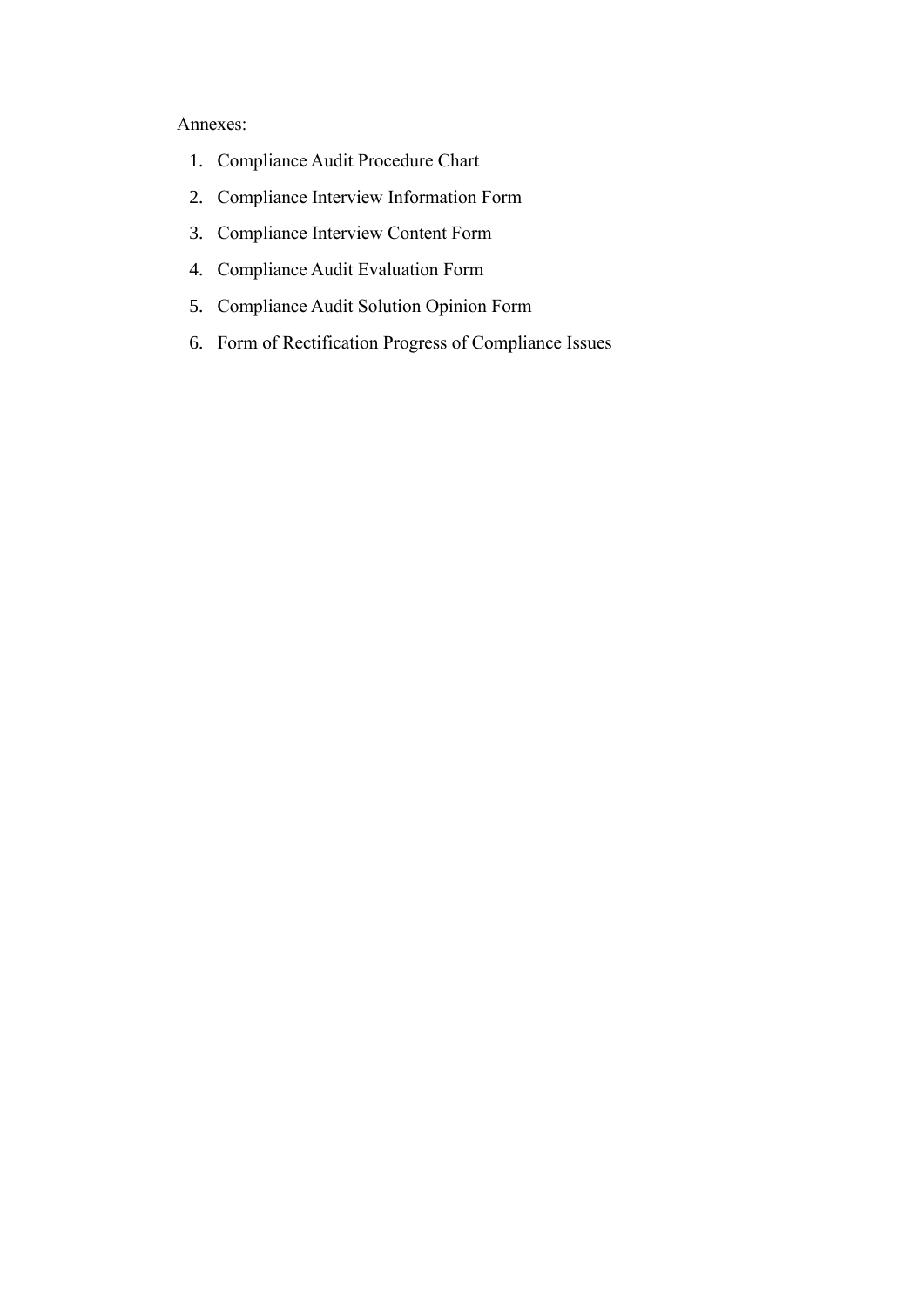

## Annex 1 Compliance Audit Procedure Chart

- 1 forming compliance audit group
- 2 carrying out compliance audit
- 3 on-site audit
- 4 off-site audit
- 5 issuing written Compliance Audit Report and Compliance Audit Rectification Notice
- 6 matters requiring investigation found
- 7 entering into compliance investigation procedure
- 8 no matters requiring investigation found
- 9 audited Company or Business Department to make rectification one issue by another
- 10 within 90 days
- 11 submitting rectification report to the Appropriate Compliance Department
- 12 signed by relevant managerial personnel in charge of compliance for confirmation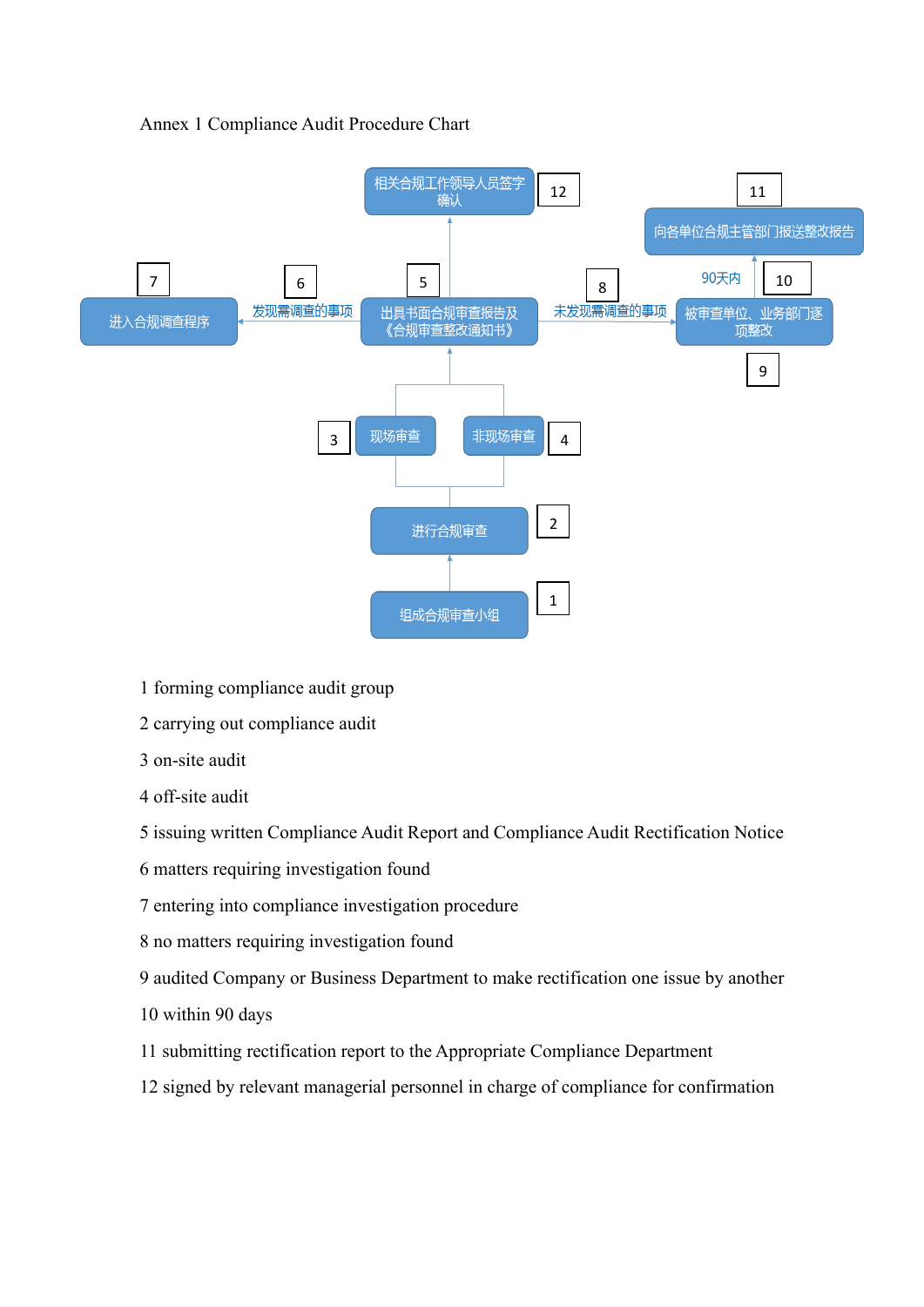## Annex 2

 $\mathbf{r}$ 

## **Compliance Interview Information Form**

| <b>Interview Information Form</b>                 |       |  |  |  |  |
|---------------------------------------------------|-------|--|--|--|--|
| <b>Interviewing Matters:</b>                      |       |  |  |  |  |
| Members of the Compliance Audit Group:            |       |  |  |  |  |
| <b>Audited Company or Business</b><br>Department: |       |  |  |  |  |
| Interviewee 1:                                    | Time: |  |  |  |  |
| Interviewee 2:                                    | Time: |  |  |  |  |
| Interviewee 3:                                    | Time: |  |  |  |  |
| Interviewee 4:                                    | Time: |  |  |  |  |
| Interviewee 5:                                    | Time: |  |  |  |  |
| Interviewee 6:                                    | Time: |  |  |  |  |
| Interviewee 7:                                    | Time: |  |  |  |  |
|                                                   |       |  |  |  |  |
|                                                   |       |  |  |  |  |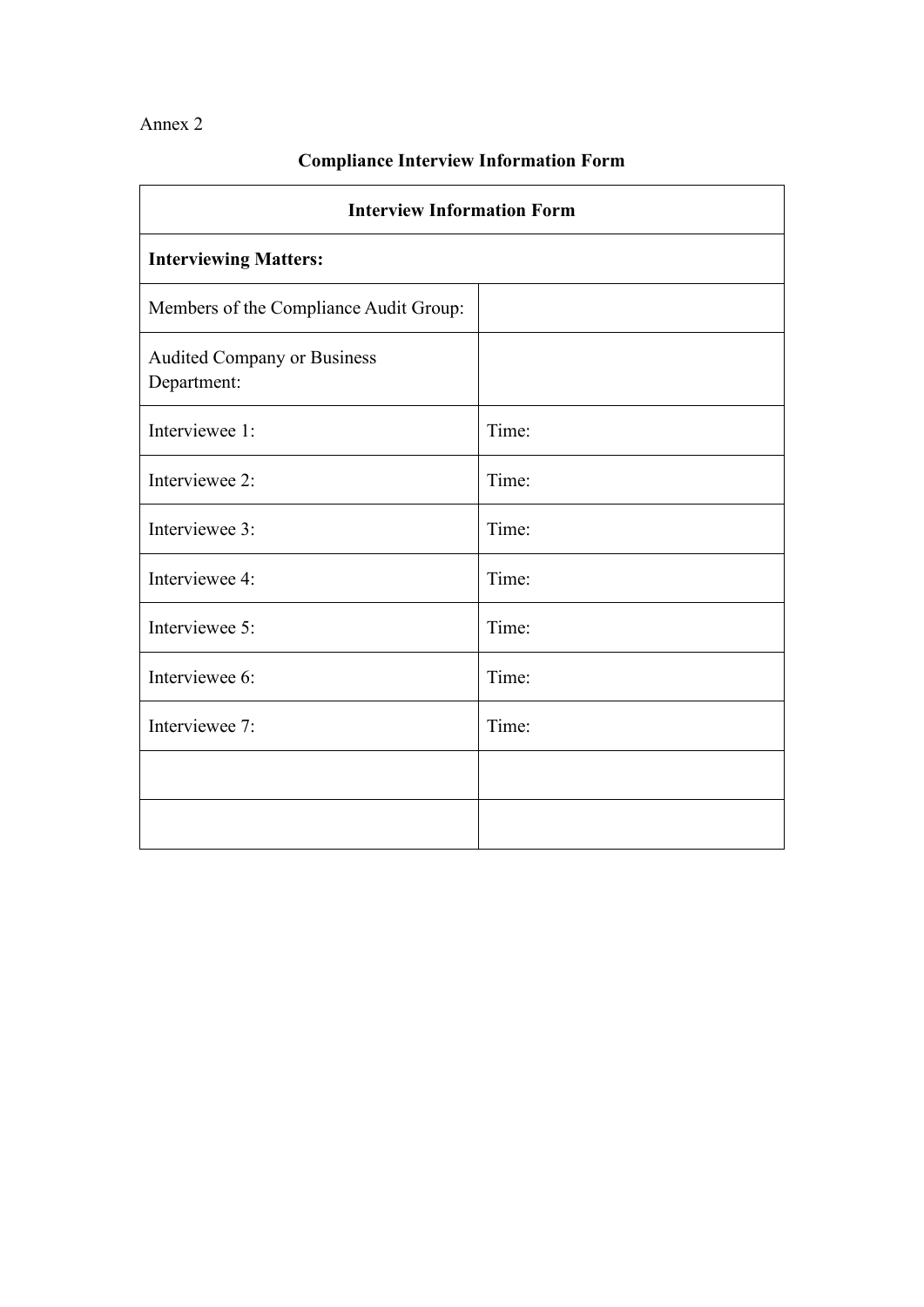Annex 3

| <b>Interview Content Form</b>             |                                                            |  |  |  |  |  |  |
|-------------------------------------------|------------------------------------------------------------|--|--|--|--|--|--|
| <b>Interviewing Matters:</b>              |                                                            |  |  |  |  |  |  |
| Members of the Compliance Audit<br>Group: | Interviewee:                                               |  |  |  |  |  |  |
| Time:                                     | <b>Business</b><br>Audited<br>Company<br>or<br>Department: |  |  |  |  |  |  |
|                                           |                                                            |  |  |  |  |  |  |
|                                           |                                                            |  |  |  |  |  |  |
|                                           |                                                            |  |  |  |  |  |  |
|                                           |                                                            |  |  |  |  |  |  |
|                                           |                                                            |  |  |  |  |  |  |
|                                           |                                                            |  |  |  |  |  |  |
|                                           |                                                            |  |  |  |  |  |  |
|                                           |                                                            |  |  |  |  |  |  |
|                                           |                                                            |  |  |  |  |  |  |
|                                           | Signature of the Interviewer:                              |  |  |  |  |  |  |
|                                           | Signature of the Interviewee:                              |  |  |  |  |  |  |
|                                           |                                                            |  |  |  |  |  |  |
|                                           |                                                            |  |  |  |  |  |  |
|                                           |                                                            |  |  |  |  |  |  |
|                                           |                                                            |  |  |  |  |  |  |

# **Compliance Interview Content Form**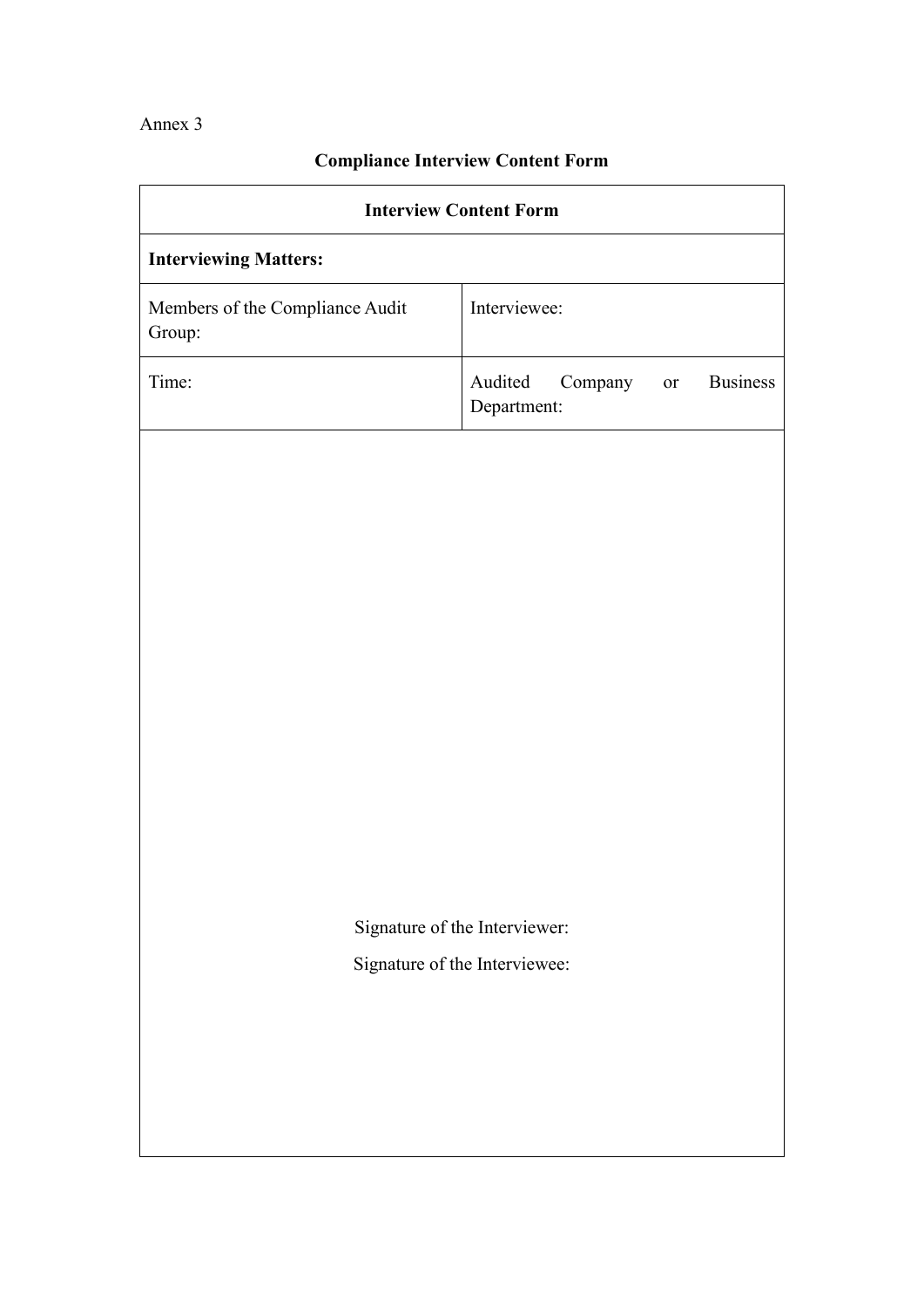Annex 4: Compliance Audit Evaluation Form

Audited Company or Business Department: Date of Compliance Audit: Head of Compliance Audit Group: Members of Compliance Audit Group:

|                 |                                                                  |         | Any exceptions? If |                |              |
|-----------------|------------------------------------------------------------------|---------|--------------------|----------------|--------------|
|                 |                                                                  |         | so, please briefly | Recommended    |              |
| Subjects        | <b>Issues</b>                                                    | Results | describe           | rectifications | <b>Notes</b> |
|                 | 1.1 Is there a Compliance                                        |         |                    |                |              |
|                 | Management Organization?                                         |         |                    |                |              |
|                 | 1.2 Are the duties of personnel                                  |         |                    |                |              |
|                 | in the Appropriate Compliance                                    |         |                    |                |              |
|                 | Department clear and definite?<br>1.3 Are there full-time        |         |                    |                |              |
|                 | Compliance Officers? How                                         |         |                    |                |              |
|                 | many?                                                            |         |                    |                |              |
|                 | 1.4 Are there any part-time                                      |         |                    |                |              |
|                 | compliance staff members? How                                    |         |                    |                |              |
| Whether a       | many?                                                            |         |                    |                |              |
| Compliance      | 1.5 Description of publicity and<br>implementation of compliance |         |                    |                |              |
| Management      | requirements by full-time                                        |         |                    |                |              |
|                 | Compliance Officers and part-                                    |         |                    |                |              |
| Organization    | time compliance staff members                                    |         |                    |                |              |
| and personnel   | and records related thereto                                      |         |                    |                |              |
| is in place and | 1.6 Description of compliance<br>training for full-time          |         |                    |                |              |
| performing      | Compliance Officers and part-                                    |         |                    |                |              |
|                 | time compliance staff members                                    |         |                    |                |              |
| duties          | and records related thereto                                      |         |                    |                |              |
|                 | 1.7 Compliance coverage by                                       |         |                    |                |              |
|                 | full-time Compliance Officers<br>and part-time compliance staff  |         |                    |                |              |
|                 | members and local staff's                                        |         |                    |                |              |
|                 | understanding of compliance                                      |         |                    |                |              |
|                 | work                                                             |         |                    |                |              |
|                 | 1.8 Have employees signed                                        |         |                    |                |              |
|                 | employee compliance statements<br>and been imposed of high-risk  |         |                    |                |              |
|                 | job background surveys?                                          |         |                    |                |              |
|                 | 2.1 When will the compliance                                     |         |                    |                |              |
|                 | work start?                                                      |         |                    |                |              |
| Implementation  | 2.2 Are the implementation steps                                 |         |                    |                |              |
|                 | of the compliance work<br>procedure completed?                   |         |                    |                |              |
|                 | 2.3 Is the compliance approval                                   |         |                    |                |              |
|                 | process completed?                                               |         |                    |                |              |
|                 | 2.4 Are the financial approval                                   |         |                    |                |              |
|                 | procedures of the compliance                                     |         |                    |                |              |
| of Compliance   | work process completed?                                          |         |                    |                |              |
| Policies        | 2.5 Are the records and files for<br>compliance work process     |         |                    |                |              |
|                 | completed?                                                       |         |                    |                |              |
|                 | 2.6 Is the standing book entry for                               |         |                    |                |              |
|                 | compliance work process                                          |         |                    |                |              |
|                 | completed?                                                       |         |                    |                |              |
|                 | 2.7 Is the statistical report of                                 |         |                    |                |              |
|                 | compliance work process                                          |         |                    |                |              |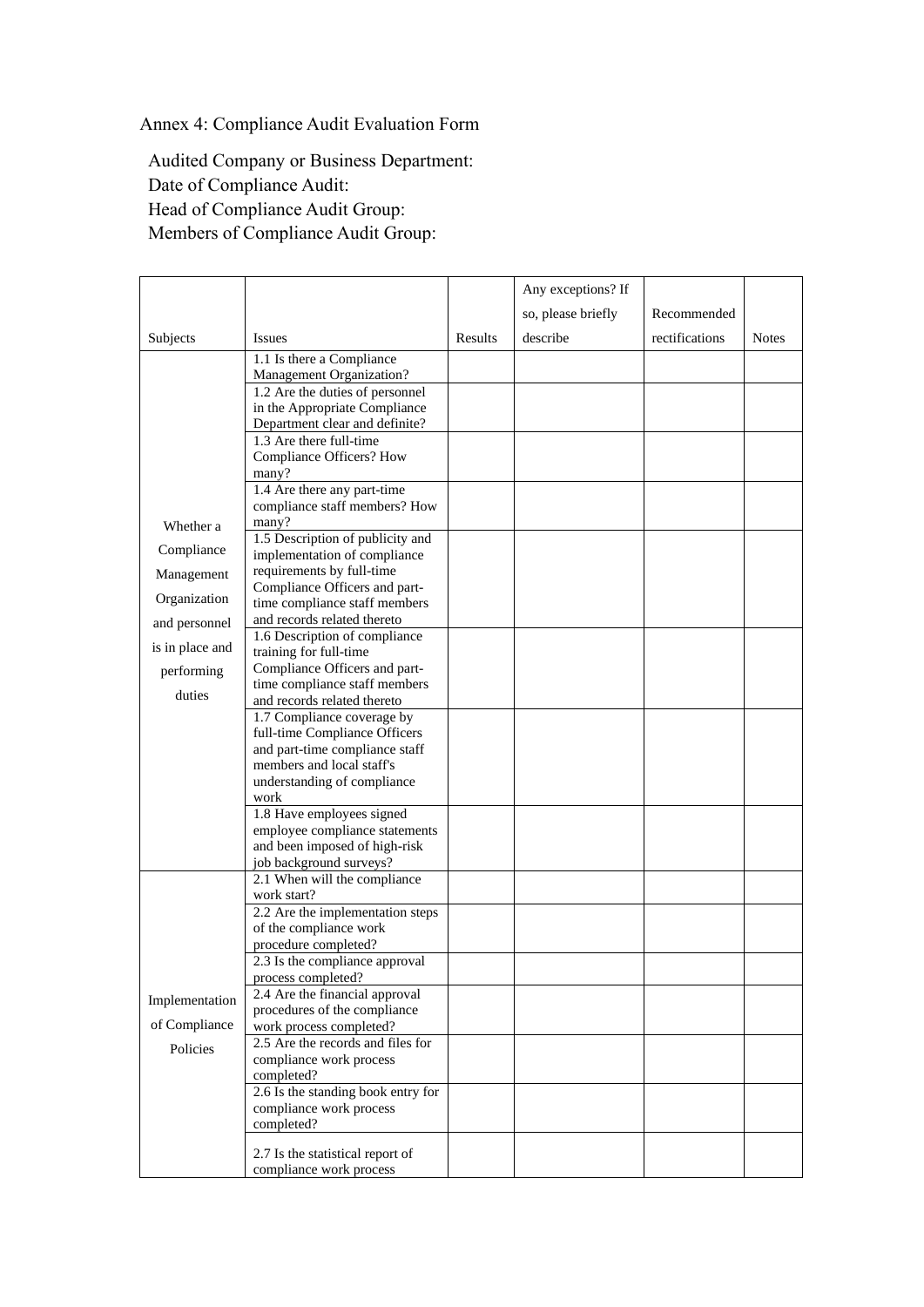|                | (monthly report, annual report,                                       |  |  |
|----------------|-----------------------------------------------------------------------|--|--|
|                | etc.) completed?                                                      |  |  |
|                | 2.8 Is the compliance                                                 |  |  |
|                | supervision for the compliance                                        |  |  |
|                | work process completed?                                               |  |  |
|                | 2.9 Are the answers and records<br>of internal consultation           |  |  |
|                | completed?                                                            |  |  |
|                | 3.1 Are compliance risk                                               |  |  |
|                | assessments conducted                                                 |  |  |
|                | regularly?                                                            |  |  |
|                | 3.2 Are effective measures taken<br>against the results of compliance |  |  |
|                | risk assessment?                                                      |  |  |
| Response to    | 3.3 What measures are taken to                                        |  |  |
| Compliance     | deal with different types of                                          |  |  |
| Risk           | risks?                                                                |  |  |
| Assessment     | 3.4 Are internal violations<br>investigated?                          |  |  |
|                | 3.5 Investigation Report and                                          |  |  |
|                | Result Report on Internal                                             |  |  |
|                | Violations                                                            |  |  |
|                | 3.6 What measures are taken to                                        |  |  |
|                | deal with internal reporting?<br>4.1 Is the annual compliance         |  |  |
|                | training plan in accordance with                                      |  |  |
|                | the requirements of the higher                                        |  |  |
|                | authorities?                                                          |  |  |
|                | 4.2 Are the training tasks given                                      |  |  |
|                | by the higher authorities and the<br>management of the unit           |  |  |
|                | completed on time?                                                    |  |  |
| Compliance     | $\overline{4.3}$ Is the compliance training                           |  |  |
| Training,      | record complete?                                                      |  |  |
| Publicity and  | 4.4 Does compliance training                                          |  |  |
|                | achieve the desired results?<br>4.5 Priority given by major           |  |  |
| Implementation | management members to                                                 |  |  |
|                | compliance policy                                                     |  |  |
|                | implementation and relevant                                           |  |  |
|                | implementation records                                                |  |  |
|                | 4.6 Description and effect of                                         |  |  |
|                | compliance publicity and<br>implementation towards partners           |  |  |
|                | and third parties                                                     |  |  |
|                | 5.1 Annual Assessment of                                              |  |  |
| Assessment of  | Compliance Work                                                       |  |  |
| Compliance     | 5.2 Is annual compliance                                              |  |  |
| Work           | assessment conducted on<br>employees? What is the result?             |  |  |
|                |                                                                       |  |  |

Signature of Handling Person for Compliance Audit:

Signature of Person in Charge of Audited Unit or Business Department:

Signature of the Compliance Officer of the Audited Unit: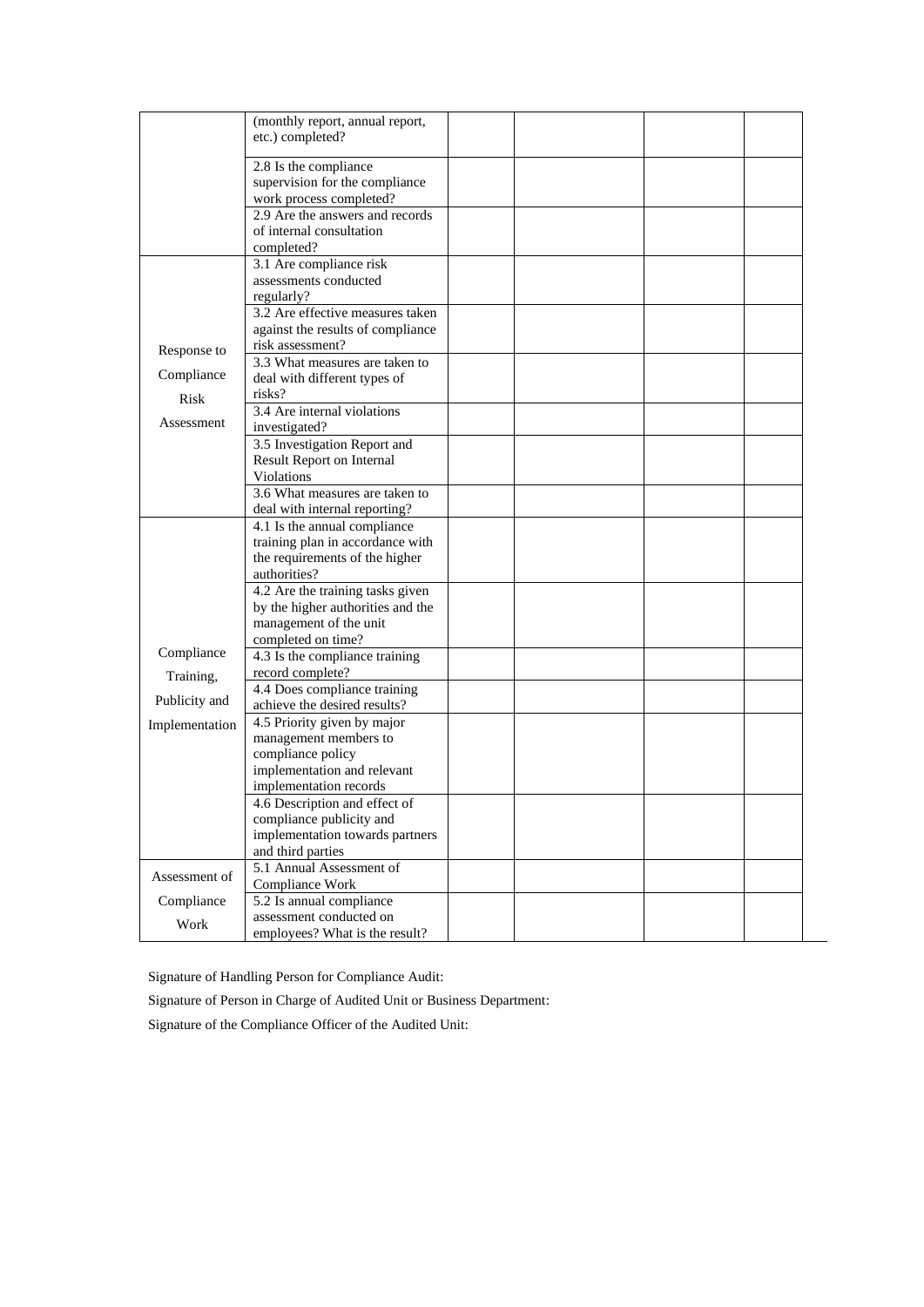Annex 5: Compliance Audit Solution Opinion Form

Audited Company or Business Department: Date of Compliance Audit: Head of Compliance Audit Group: Members of Compliance Audit Group:

|        |            |             |                      |             | Evidence and |          |               |
|--------|------------|-------------|----------------------|-------------|--------------|----------|---------------|
|        |            |             |                      | Applicable  | Assessment   |          |               |
|        |            |             |                      | Rules for   | Records      |          |               |
|        |            |             |                      | Determinati | (please      |          |               |
|        |            |             |                      | on of $\,$  | specify if   |          | Remedy and    |
| Case   | Violations | Accountable | $\rm{Consequences}/$ | Nature of   | there is any | Solution | Rectification |
| Number | Details    | Person      | Results              | Violations  | attachment)  | Opinions | Measures      |
|        |            |             |                      |             |              |          |               |
|        |            |             |                      |             |              |          |               |
|        |            |             |                      |             |              |          |               |
|        |            |             |                      |             |              |          |               |
|        |            |             |                      |             |              |          |               |
|        |            |             |                      |             |              |          |               |
|        |            |             |                      |             |              |          |               |
|        |            |             |                      |             |              |          |               |
|        |            |             |                      |             |              |          |               |
|        |            |             |                      |             |              |          |               |
|        |            |             |                      |             |              |          |               |
|        |            |             |                      |             |              |          |               |
|        |            |             |                      |             |              |          |               |
|        |            |             |                      |             |              |          |               |
|        |            |             |                      |             |              |          |               |
|        |            |             |                      |             |              |          |               |
|        |            |             |                      |             |              |          |               |
|        |            |             |                      |             |              |          |               |

Signature of Handling Person for Compliance Audit: Signature of Leader of Compliance Management Leading Group/Chief

Compliance Officer: